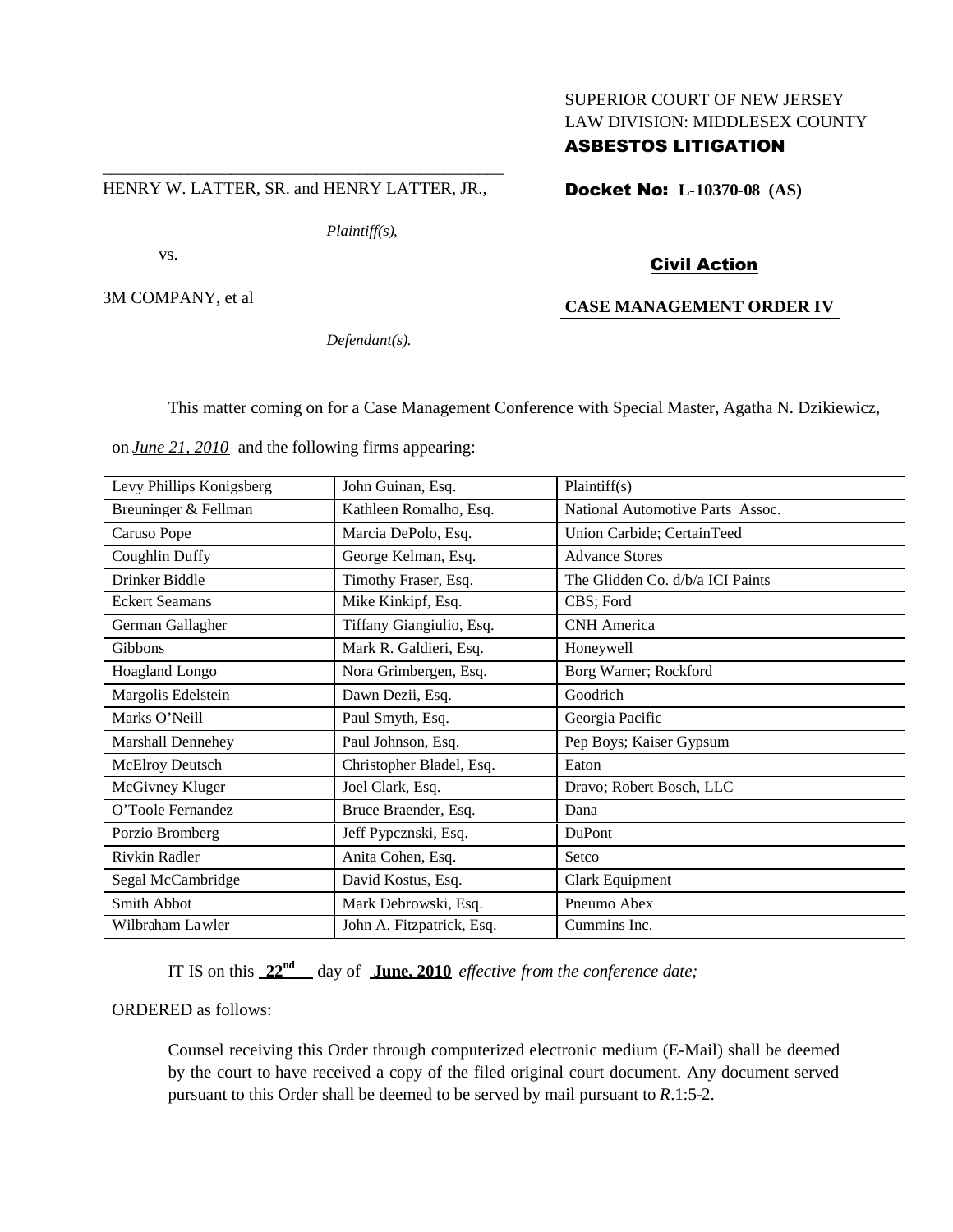## **DISCOVERY**

- December 30, 2010 Fact discovery, including depositions, shall be completed by this date. Plaintiff's counsel shall contact the Special Master within one week of this deadline if all fact discovery is not completed.
- December 30, 2010 Depositions of corporate representatives shall be completed by this date.

#### **EARLY SETTLEMENT**

January 14, 2011 Settlement demands shall be served on all counsel and the Special Master by this date.

### **SUMMARY JUDGMENT MOTION PRACTICE**

| February 4, 2011 | Summary judgment motions limited to product identification issues shall be filed |
|------------------|----------------------------------------------------------------------------------|
|                  | no later than this date.                                                         |

March 4, 2011 Last return date for product identification summary judgment motions.

#### **POST SUMMARY JUDGMENT SETTLEMENT CONFERENCE**

July 21, 2010 The Settlement Conference previously scheduled on this date is **cancelled**.

## **CASE MANAGEMENT CONFERENCE**

August 17, 2010 Case Management Conference previously scheduled on this date is **cancelled**.

#### **MEDICAL DEFENSE**

July 23, 2010 Defendants shall identify its medical experts and serve medical reports, if any, by this date.

#### **LIABILITY EXPERT REPORTS**

- January 31, 2011 Plaintiff shall identify its liability experts and serve liability expert reports or a certified expert statement by this date or waive any opportunity to rely on liability expert testimony.
- March 4, 2011 Defendants shall identify its liability experts and serve liability expert reports, if any, by this date or waive any opportunity to rely on liability expert testimony.

#### **PRE-TRIAL AND TRIAL**

March 16, 2011 @ 1:30pm Final settlement conference. All defense counsel shall appear with authority to negotiate settlement and have a representative authorized to negotiate settlement available by phone. Any request to be excused from the settlement conference shall be made to the Special Master no later than 4:00pm of the day prior to the conference.

 $\_$  ,  $\_$  ,  $\_$  ,  $\_$  ,  $\_$  ,  $\_$  ,  $\_$  ,  $\_$  ,  $\_$  ,  $\_$  ,  $\_$  ,  $\_$  ,  $\_$  ,  $\_$  ,  $\_$  ,  $\_$  ,  $\_$  ,  $\_$  ,  $\_$  ,  $\_$  ,  $\_$  ,  $\_$  ,  $\_$  ,  $\_$  ,  $\_$  ,  $\_$  ,  $\_$  ,  $\_$  ,  $\_$  ,  $\_$  ,  $\_$  ,  $\_$  ,  $\_$  ,  $\_$  ,  $\_$  ,  $\_$  ,  $\_$  ,